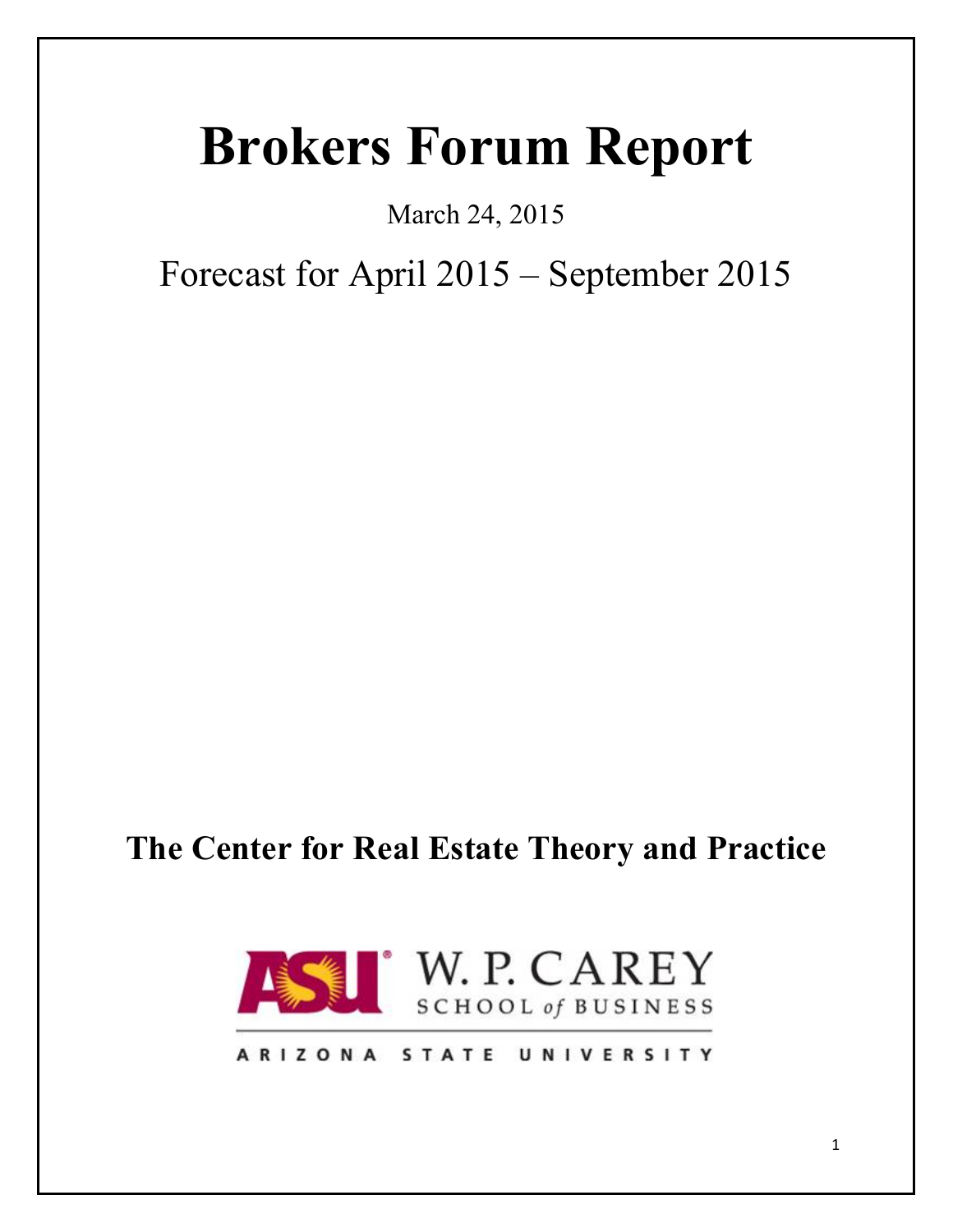#### **ASU Commercial Brokers Forum Survey Forecast for April 2015 – September 2015**

"Without deviations from the norm, progress is not possible." Frank Zappa

#### **Introduction**

We keep waiting for our market to get back to normal. We pine for the days when development was rampant, new home construction dominated and we had substantial growth on the edges. That was our norm — that is what we were known for. Status quo is now a slightly different development pattern and those who are in the market every day know it, accept it and are learning to operate within it. For those who only know how to operate according to the old norm, and who keep waiting for it to return, it is a little painful to accept.

#### **Background**

On March 24, 2014, a group of the Valley's most successful commercial real estate brokers were brought together by the W. P. Carey School of Business and the Center for Real Estate Theory and Practice to provide meaningful, insightful and relevant input on the commercial real estate market in Phoenix. These brokers came from a variety of sectors and specializations as well as a cross section of the many brokerage houses in the Valley. This discussion is part of a series of forums held by the Center for Real Estate Theory and Practice in order to track the perceptions, insights and trends in the Phoenix commercial real estate market.

The purpose of this forum is to seek informed opinion and hopefully achieve consensus on forward-looking key indicators of the commercial real estate market in the Phoenix metropolitan area. The forum was organized with the help of Pete Bolton, managing director of the sponsor of the forum, Newmark Grubb Knight Frank. The forum was conducted as an open discussion about what is happening "on the street" in commercial real estate. The intention of this gathering was to detect current trends, discover similarities and differences among various sectors and submarkets and document anecdotal evidence, opinions and insights from the group. As the moderator, Pete Bolton, said "Nobody knows this market better than the brokers, period, the end." This report is a summary of their opinions. Each session builds on the previous ones and the information gathered is synthesized chronologically to provide an indication of trends.

This is the fifth report of the Commercial Real Estate Broker Survey which addresses what the panelists believe will happen between April and October 2015. The following charts indicate the answers to the associated questions asked of the panel. Following each chart are consensus statements made by panelists about the question asked. The responses are anonymous. Reading the comments will give readers a sense of what these important players in the commercial markets are thinking. Readers should note that the comments are those of the brokers and are as close as possible to being verbatim. This is not a refined analysis of market conditions.

In our last report we felt comfortable saying that there will be little change in performance in all segments of the metro Phoenix real estate market for the next six months. It is clear from the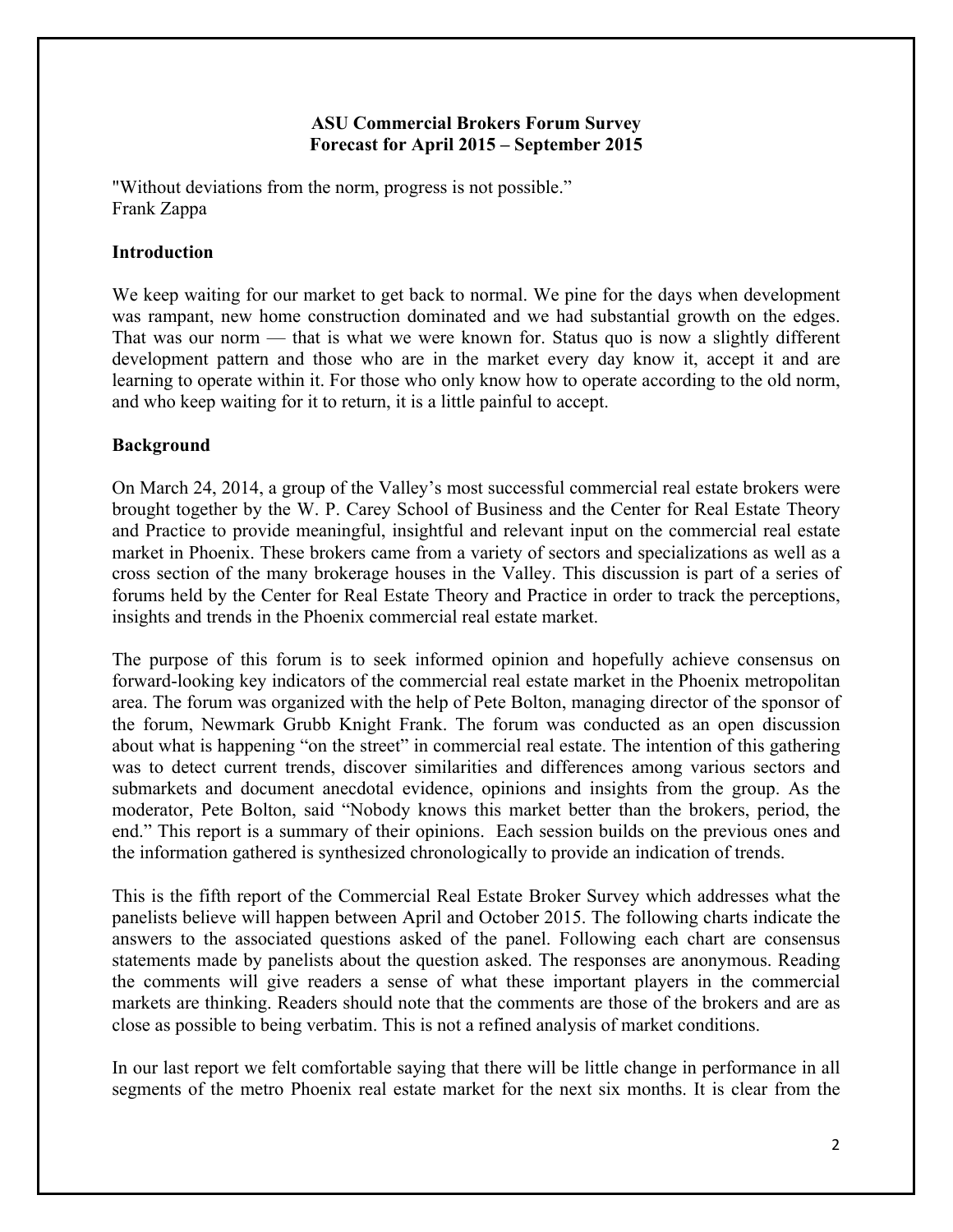results of this edition of the forum that those who know this market best are feeling good about where we are and confident we will continue to expand. We still feel certain saying 2015 will be much like 2014 but, and this is a big but, the professionals whose opinions we rely on for this report feel confident that all segments of this market are making solid progress and we are at an inflection point. "Last year I said 2015 will be more of the same, but better. Now I know it will be better in 2015. We are not 'killing' it, but it is far better than it has been for the last four years," Bolton said.

We still have systemic problems to resolve, such as attracting more high-wage earning jobs, construction labor shortages and tight lending, which keeps a governor on new home construction. This is our 5th survey, and for the first time 100 percent of those surveyed said the Phoenix market is moving upwards. When asked the question "Where are we in the cycle?" 58 percent said "Expansion" - this is up from eight percent six months ago. The percentage saying "Recovery" dropped from 92 to 33 percent. Our respondents are feeling good about where we are. They all wished for more activity, but they see the progress. How we are growing is different. We've deviated from the norm, but in the maturation of the Phoenix metro area, this is progress. Following are the results of the most recent commercial brokerage survey and forum held March 24th at ASU. These are the forward-looking opinions of the professionals who are in the market every day. These survey results are their opinions based upon their experience.

Mark Stapp

Executive Director, Master of Real Estate Development Fred E. Taylor Professor of Real Estate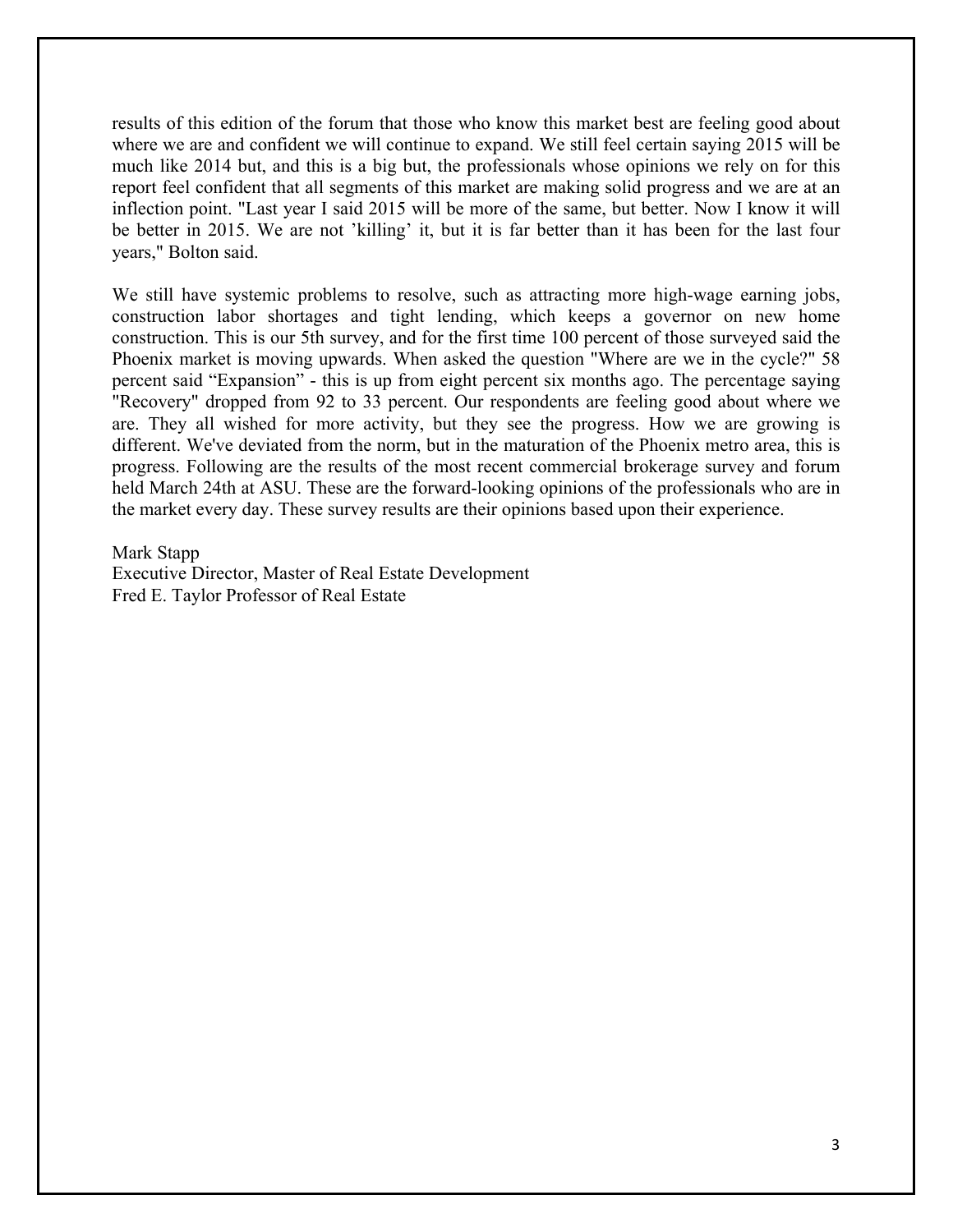#### **Consensus statement on the overall market:**

- Submarkets are driving the expansion, especially in Downtown Phoenix, Tempe and the Southeast Valley
- There are certainly submarket issues, but in the aggregate, there is growth although it is fairly slow
- Little spec development
- Considerable build-to-suit activity
- The market is definitely gaining momentum

#### **Where are we in the cycle?**

|                   | Sep. 2013 | Dec. 2014 | <b>Mar. 2014</b> | Sep. 2014 | <b>Mar. 2015</b> | <b>Trends</b> |
|-------------------|-----------|-----------|------------------|-----------|------------------|---------------|
| <b>Expansion</b>  | 13%       | 0%        | 47%              | 8%        | 58%              |               |
| <b>Recovery</b>   | 87%       | 100%      | 53%              | 92%       | 33%              |               |
| <b>Correction</b> | 0%        | 0%        | 0%               | 0%        | 9%               |               |
| <b>Maturity</b>   | 0%        | 0%        | 0%               | 0%        | 0%               |               |
| <b>Recession</b>  | 0%        | 0%        | 0%               | 0%        | 0%               |               |

**In what direction is the metro Phoenix market moving?**

|                    | Sep. 2013 | Dec. 2014 | <b>Mar. 2014</b> | Sep. 2014 | <b>Mar. 2015</b> | <b>Trends</b> |
|--------------------|-----------|-----------|------------------|-----------|------------------|---------------|
| Up                 | 33%       | 73%       | 27%              | 84%       | 100%             |               |
| <b>Down</b>        | 33%       | 0%        | 7%               | 8%        | 0%               |               |
| <b>Stationary</b>  | 21%       | 27%       | 66%              | 8%        | 0%               | $\sim$        |
| <b>No Response</b> | 13%       |           |                  |           |                  |               |

**Will the number of people who have stopped working or stopped looking for work affect commercial real estate markets?**

|                      | Sep. 2013 | Dec. 2014 | <b>Mar. 2014</b> | Sep. 2014 | <b>Mar. 2015</b> | <b>Trends</b> |
|----------------------|-----------|-----------|------------------|-----------|------------------|---------------|
| <b>Absolutely</b>    | 20%       | 90%       | 87%              | 92%       | 36%              |               |
| <b>Not At All</b>    | 0%        | 10%       | 13%              | 8%        | 9%               |               |
| Not Yet, But It Will | 80%       | 0%        | 0%               | 0%        | 55%              |               |

**Is uncertainty in the federal government affecting the commercial real estate market and hindering our local growth potential?**

|     | Sep. 2013 |      | Dec. 2014   Mar. 2014 | $\vert$ Sep. 2014 $\vert$ | Mar. 2015 | <b>Trends</b> |
|-----|-----------|------|-----------------------|---------------------------|-----------|---------------|
| Yes |           | 100% | 100%                  | 100%                      | 83%       |               |
| No  |           | 0%   | 0%                    | 0%                        | 17%       |               |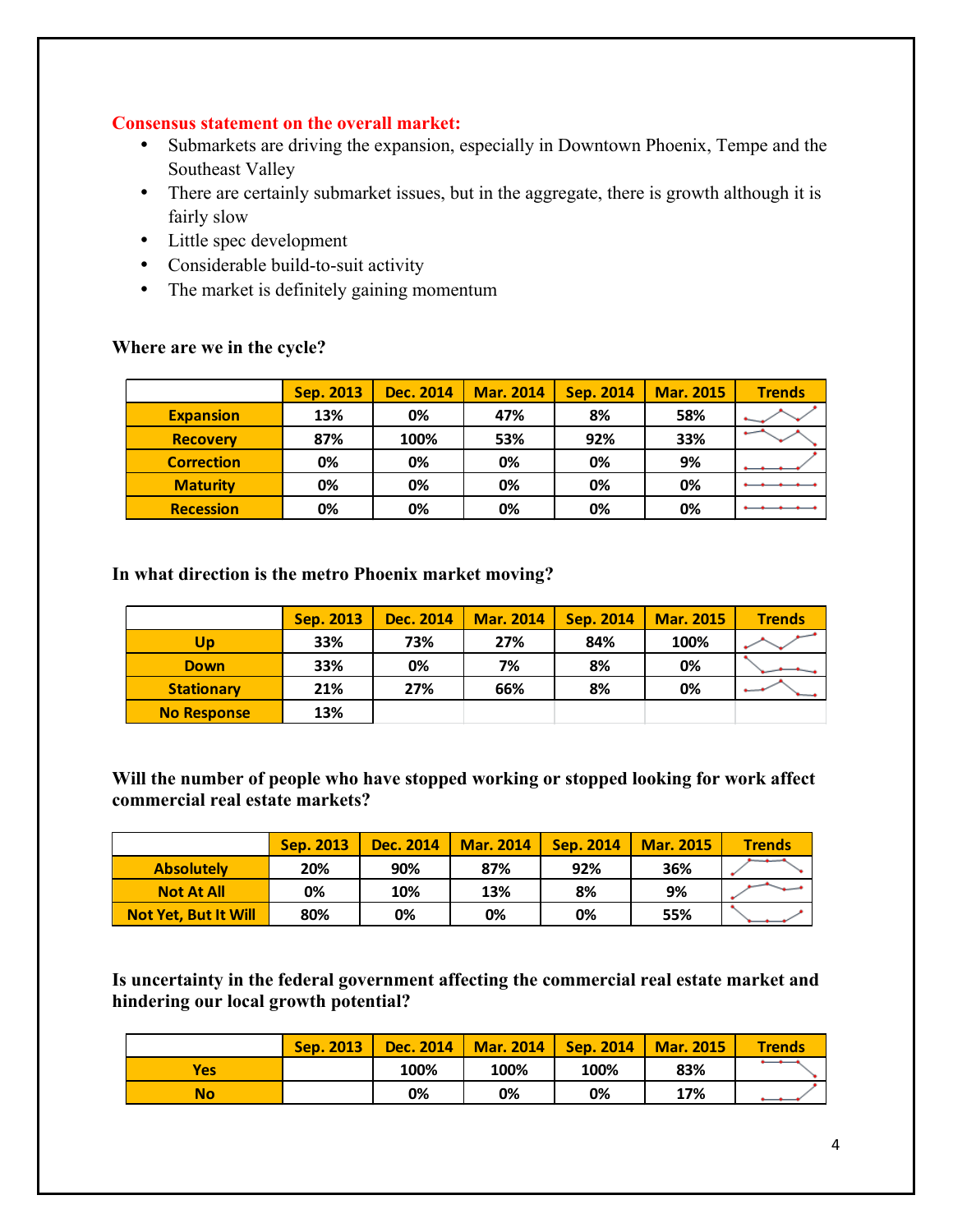**How is the state government and political landscape affecting metro Phoenix real estate?**

|                               | Sep. 2013 | Dec. 2014 | <b>Mar. 2014</b> | <b>Sep. 2014</b> | <b>Mar. 2015</b> |
|-------------------------------|-----------|-----------|------------------|------------------|------------------|
| <b>Significantly Positive</b> |           |           |                  |                  | 8%               |
| <b>Slightly Positive</b>      |           |           |                  |                  | 58%              |
| <b>No Effect</b>              |           |           |                  |                  | 0%               |
| <b>Slightly Negative</b>      |           |           |                  |                  | 34%              |
| <b>Significantly Negative</b> |           |           |                  |                  | 0%               |

**What is the overall feeling about the metro Phoenix commercial real estate market?**

|                    | Sep. 2013 | Dec. 2014 | <b>Mar. 2014</b> | Sep. 2014 | <b>Mar. 2015</b> | <b>Trends</b> |
|--------------------|-----------|-----------|------------------|-----------|------------------|---------------|
| <b>Optimistic</b>  |           | 100%      | 100%             | 100%      | 100%             |               |
| <b>Pessimistic</b> |           | 0%        | 0%               | 0%        | 0%               |               |

# **Consensus statement on multifamily market:**

- Opportunity is submarket related
- Seeing the strongest rent growth in over 30 years
- Location will determine strength of rent growth
- Furniture and home accesory businesses are expanding and this is a good sign for the multifamily market
- Look to see rent growth in class B- and C product

# **Where are apartment vacancy rates headed in the next six months (April 2015 – September 2015)?**

|                   | <b>Sep. 2013</b> | Dec. 2014 | <b>Mar. 2014</b> | Sep. 2014 | <b>Mar. 2015</b> | <b>Trends</b>                                                                               |
|-------------------|------------------|-----------|------------------|-----------|------------------|---------------------------------------------------------------------------------------------|
| Up                | 34%              | 45%       | 20%              | 36%       | 18%              |                                                                                             |
| <b>Down</b>       | 0%               | 10%       | 40%              | 28%       | 10%              |                                                                                             |
| <b>Stationary</b> | 53%              | 45%       | 40%              | 36%       | 72%              | $\begin{tabular}{c} \hline \quad \quad & \quad \quad & \quad \quad \\ \hline \end{tabular}$ |

**Where are apartment rents headed in the next six months (April 2015 – September 2015)?**

|                    | Sep. 2013 | Dec. 2014 | <b>Mar. 2014</b> | <b>Sep. 2014</b> | <b>Mar. 2015</b> | <b>Trends</b> |
|--------------------|-----------|-----------|------------------|------------------|------------------|---------------|
| Up                 | 34%       | 0%        | 0%               | 45%              | 75%              |               |
| <b>Down</b>        | 0%        | 9%        | 13%              | 0%               | 8%               |               |
| <b>Stationary</b>  | 53%       | 91%       | 87%              | 55%              | 17%              |               |
| <b>No Response</b> | 13%       |           |                  |                  |                  |               |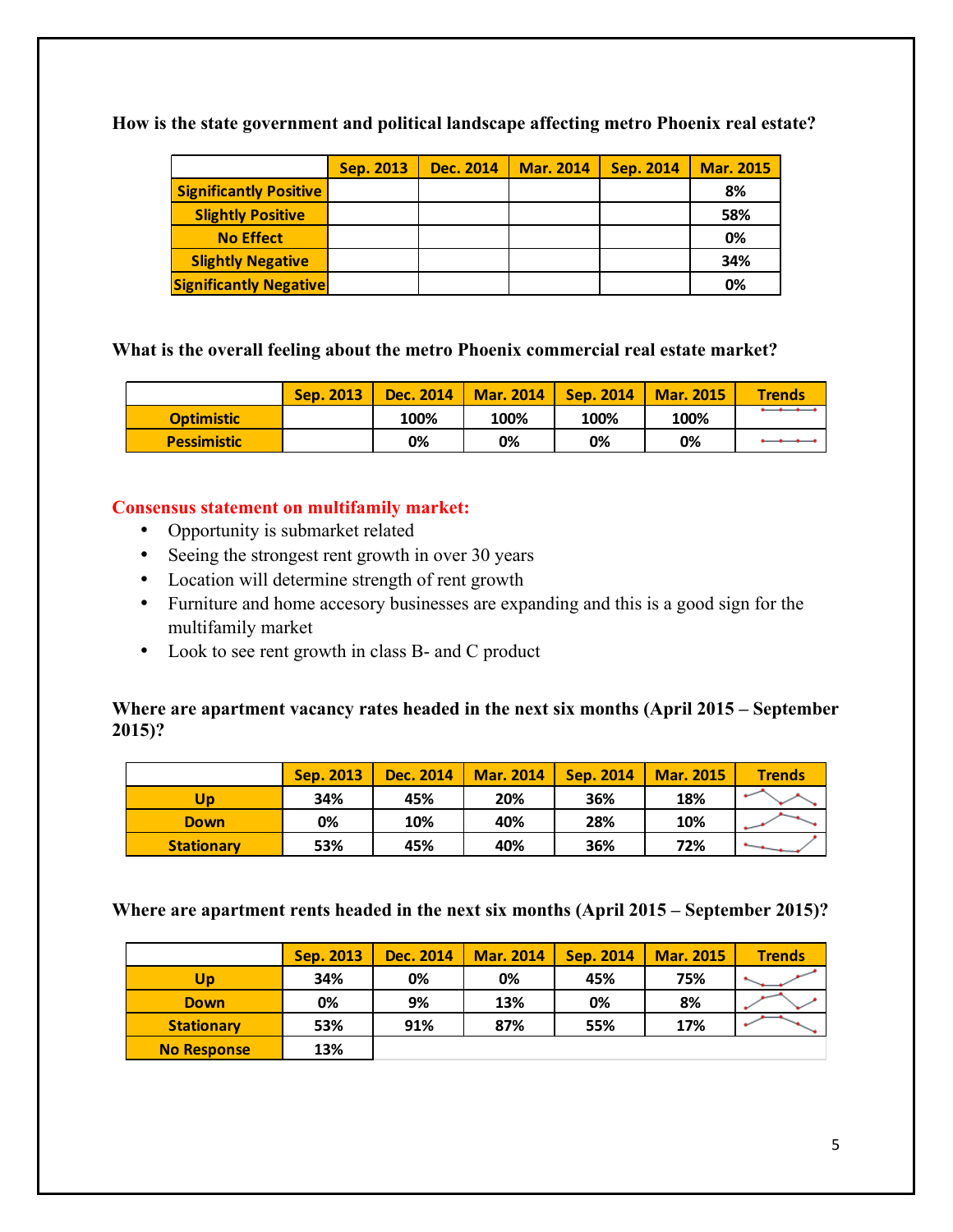**Which multifamily property class will realize the greatest rent growth over the next six months (April 2015 – September 2015)?**

|                | Sep. 2013 | Dec. 2014 | <b>Mar. 2014</b> | Sep. 2014 | <b>Mar. 2015</b> | <b>Trends</b> |
|----------------|-----------|-----------|------------------|-----------|------------------|---------------|
| <b>Class A</b> |           | 27%       | 33%              | 25%       | 9%               |               |
| <b>Class B</b> |           | 0%        | 67%              | 67%       | 58%              |               |
| <b>Class C</b> |           | 73%       | 0%               | 8%        | 33%              |               |

#### **Consensus statement on industrial market:**

- Big box vacancies market is still slow, build to suits are the only thing going on
- Large boxes will remain stagnant
- Smaller businesses are expanding and upgrading to bigger space (mid-size)

**Where are big box industrial vacancy rates headed in the next six months (April 2015 – September 2015)?**

|                    | Sep. 2013 | Dec. 2014 | <b>Mar. 2014</b> | Sep. 2014 | <b>Mar. 2015</b> | <b>Trends</b> |
|--------------------|-----------|-----------|------------------|-----------|------------------|---------------|
| Up                 | 33%       | 18%       | 14%              | 0%        | 0%               |               |
| <b>Down</b>        | 27%       | 36%       | 7%               | 58%       | 36%              |               |
| <b>Stationary</b>  | 27%       | 46%       | 79%              | 42%       | 64%              |               |
| <b>No Response</b> | 13%       |           |                  |           |                  |               |

**Where are big box industrial rents headed in the next six months (April 2015 – September 2015)?**

|                    | Sep. 2013 | Dec. 2014 | <b>Mar. 2014</b> | Sep. 2014 | <b>Mar. 2015</b> | <b>Trends</b> |
|--------------------|-----------|-----------|------------------|-----------|------------------|---------------|
| Up                 | 13%       | 0%        | 7%               | 9%        | 0%               |               |
| <b>Down</b>        | 27%       | 18%       | 13%              | 36%       | 8%               |               |
| <b>Stationary</b>  | 47%       | 82%       | 80%              | 55%       | 92%              |               |
| <b>No Response</b> | 13%       |           |                  |           |                  |               |

#### **Is this a tenant or landlord industrial market?**

|                 | Sep. 2013 |      | Dec. 2014   Mar. 2014 | <b>Sep. 2014   Mar. 2015</b> |     | <b>Trends</b> |
|-----------------|-----------|------|-----------------------|------------------------------|-----|---------------|
| <b>Tenant</b>   |           | 100% | 100%                  | 83%                          | 73% |               |
| <b>Landlord</b> |           | 0%   | 0%                    | 17%                          | 27% |               |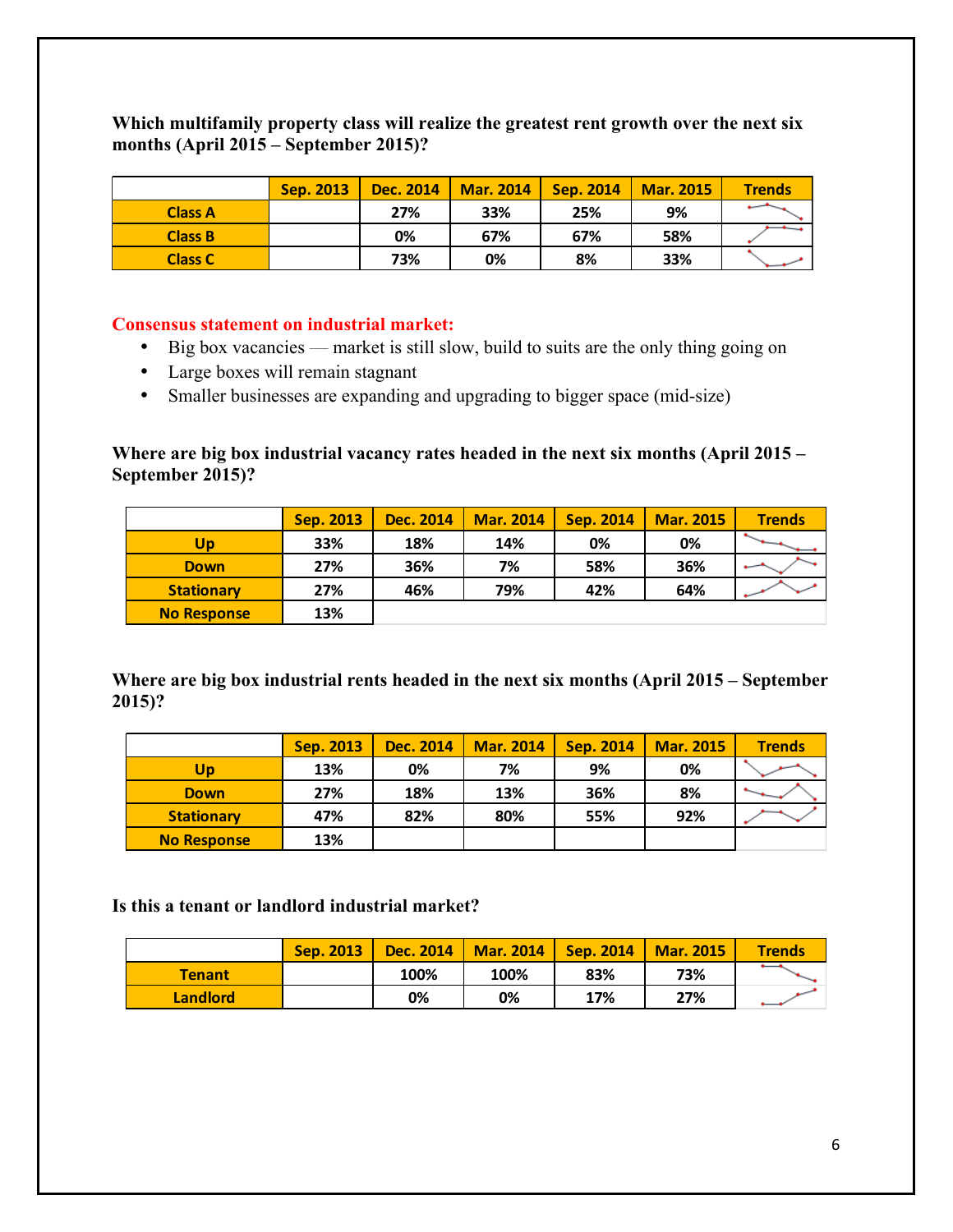#### **Consensus statement on office market:**

- Land prices are too expensive, so existing product will need to suffice
- Absorption will continue, opportunities will be in the Southeast and Northwest Valleys
- Medical office is moving into space not considered traditional office

**Where are office vacancy rates headed in the next six months (April 2015 – September 2015)?**

|                    | <b>Sep. 2013</b> | Dec. 2014 | <b>Mar. 2014</b> | Sep. 2014 | <b>Mar. 2015</b> | <b>Trends</b> |
|--------------------|------------------|-----------|------------------|-----------|------------------|---------------|
| Up                 | 0%               | 9%        | 0%               | 18%       | 0%               |               |
| <b>Down</b>        | 67%              | 64%       | 21%              | 73%       | 73%              |               |
| <b>Stationary</b>  | 27%              | 27%       | 79%              | 9%        | 27%              |               |
| <b>No Response</b> | 6%               |           |                  |           |                  |               |

# **Where are office rents headed in the next six months (April 2015 – September 2015)?**

|                    | Sep. 2013 | <b>Dec. 2014</b> | <b>Mar. 2014</b> | <b>Sep. 2014</b> | <b>Mar. 2015</b> | <b>Trends</b> |
|--------------------|-----------|------------------|------------------|------------------|------------------|---------------|
| Up                 | 33%       | 9%               | 15%              | 42%              | 75%              |               |
| <b>Down</b>        | 7%        | 18%              | 0%               | 16%              | 0%               |               |
| <b>Stationary</b>  | 47%       | 73%              | 85%              | 42%              | 25%              |               |
| <b>No Response</b> | 13%       |                  |                  |                  |                  |               |

#### **Is this a tenant or landlord office market?**

|                 | Sep. 2013 | Dec. 2014 | <b>Mar. 2014</b> | Sep. 2014 | <b>Mar. 2015</b> | <b>Trends</b> |
|-----------------|-----------|-----------|------------------|-----------|------------------|---------------|
| <b>Tenant</b>   | 0%        | 0%        | 93%              | 92%       | 82%              |               |
| <b>Landlord</b> | 0%        | 0%        | 7%               | 8%        | 18%              |               |

#### **Consensus statement on retail market:**

- Retail stores are quietly closing (example = sports retailers)
- Emerging markets are interesting, led by restaurant and small retailers
- Consolidation of major players has had a major affect, there are not many retail REITs left
- Anything along Scottsdale Road is hot
- Retailers are coming out of malls, looking for neighborhood centers near the energy of restaurants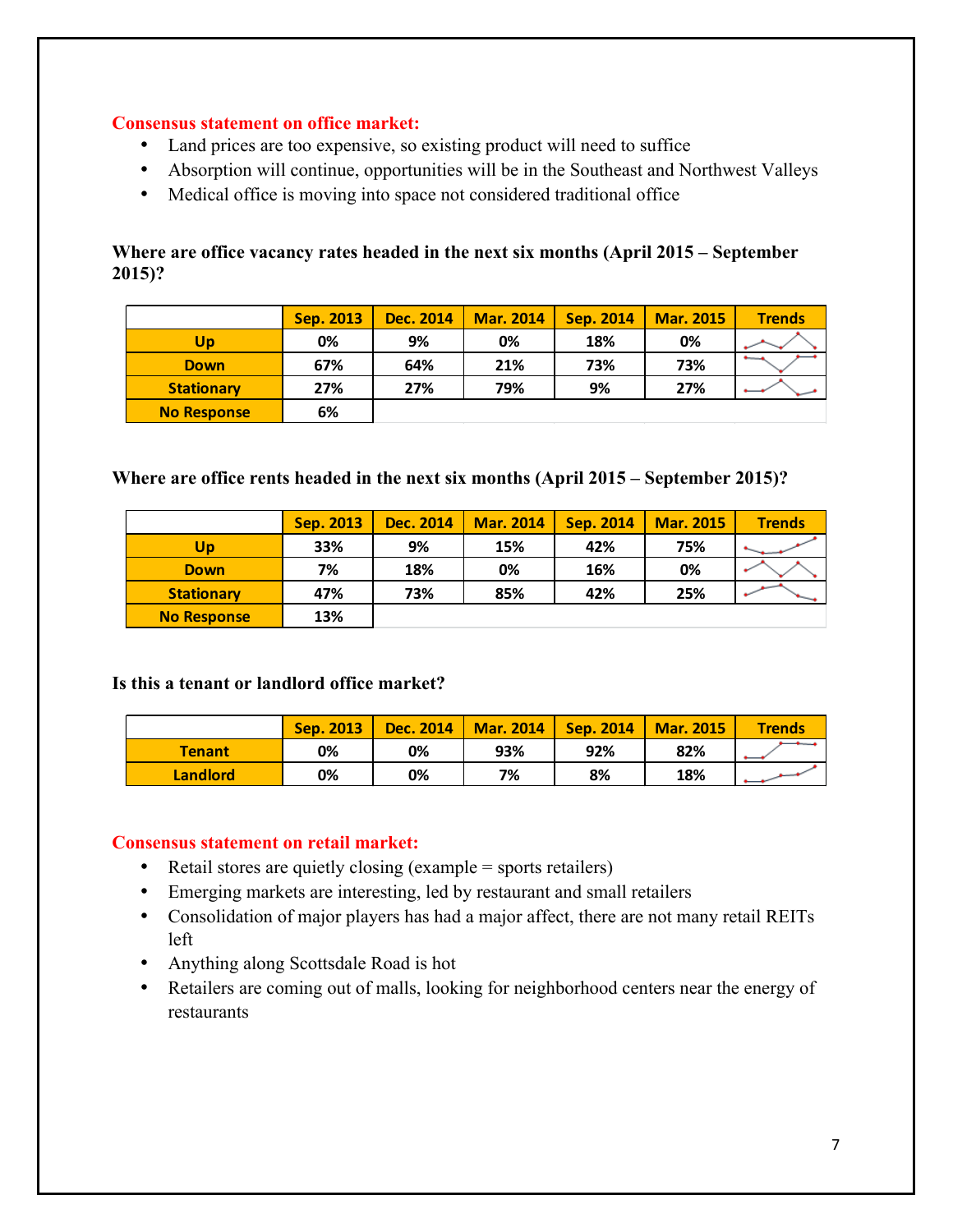**Where are retail vacancy rates headed in the next six months (April 2015 – September 2015)?**

|                    | Sep. 2013 | Dec. 2014 | <b>Mar. 2014</b> | Sep. 2014 | <b>Mar. 2015</b> | <b>Trends</b> |
|--------------------|-----------|-----------|------------------|-----------|------------------|---------------|
| Up                 | 13%       | 9%        | 50%              | 0%        | 27%              |               |
| <b>Down</b>        | 61%       | 18%       | 7%               | 64%       | 46%              |               |
| <b>Stationary</b>  | 13%       | 73%       | 43%              | 36%       | 27%              |               |
| <b>No Response</b> | 13%       |           |                  |           |                  |               |

**Where are retail — anchored center rents headed in the next six months (April 2015 – September 2015)?**

|                    | Sep. 2013 | Dec. 2014 | <b>Mar. 2014</b> | <b>Sep. 2014</b> | <b>Mar. 2015</b> | <b>Trends</b> |
|--------------------|-----------|-----------|------------------|------------------|------------------|---------------|
| Up                 | 47%       | 36%       | 20%              | 42%              | 45%              |               |
| <b>Down</b>        | 7%        | 9%        | 20%              | 16%              | 0%               |               |
| <b>Stationary</b>  | 33%       | 55%       | 60%              | 42%              | 55%              |               |
| <b>No Response</b> | 13%       |           |                  |                  |                  |               |

**Where are retail - unanchored center rents headed in the next six months (April 2015 – September 2015)?**

|                    | Sep. 2013 | Dec. 2014 | <b>Mar. 2014</b> | Sep. 2014 | <b>Mar. 2015</b> | <b>Trends</b> |
|--------------------|-----------|-----------|------------------|-----------|------------------|---------------|
| Up                 | 27%       | 14%       | 18%              | 0%        | 9%               |               |
| <b>Down</b>        | 13%       | 14%       | 0%               | 42%       | 55%              |               |
| <b>Stationary</b>  | 47%       | 72%       | 82%              | 58%       | 36%              |               |
| <b>No Response</b> | 13%       |           |                  |           |                  |               |

**Where are retail — big box (over 25K square feet) Rents headed in the next 6 months (April 2015 – September 2015)?**

|                    | Sep. 2013 | Dec. 2014 | <b>Mar. 2014</b> | <b>Sep. 2014</b> | <b>Mar. 2015</b> | <b>Trends</b> |
|--------------------|-----------|-----------|------------------|------------------|------------------|---------------|
| Up                 | 13%       | 0%        | 8%               | 0%               | 0%               |               |
| <b>Down</b>        | 7%        | 36%       | 46%              | 25%              | 70%              |               |
| <b>Stationary</b>  | 67%       | 64%       | 46%              | 75%              | 30%              |               |
| <b>No Response</b> | 13%       |           |                  |                  |                  |               |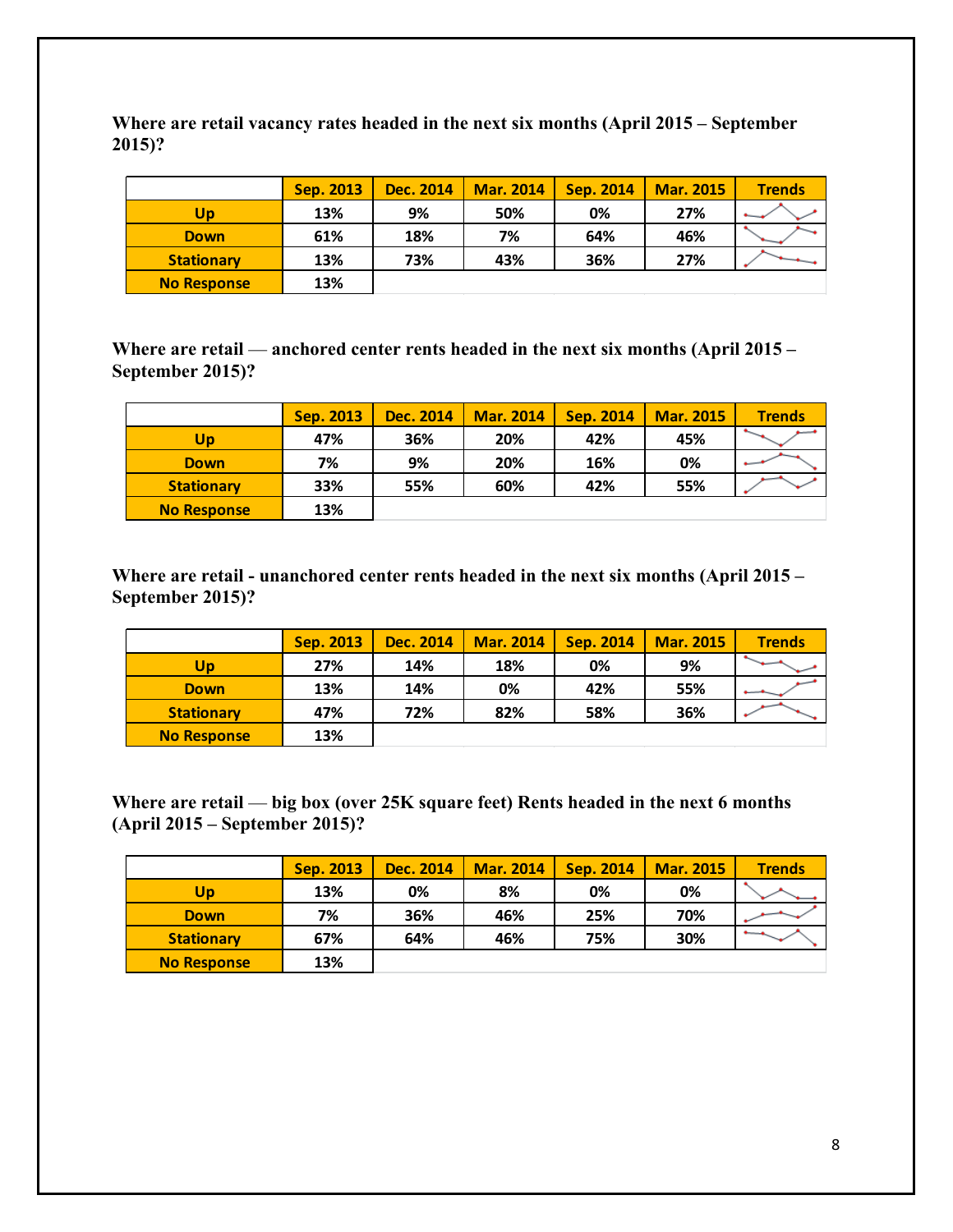#### **Is this a tenant or landlord retail market?**

|                 | Sep. 2013 | Dec. 2014 | <b>Mar. 2014</b> | <b>Sep. 2014   Mar. 2015</b> |      | <b>Trends</b> |
|-----------------|-----------|-----------|------------------|------------------------------|------|---------------|
| <b>Tenant</b>   |           | 100%      | 100%             | 100%                         | 100% |               |
| <b>Landlord</b> |           | 0%        | 0%               | 0%                           | 0%   |               |

#### **Consensus on capital markets:**

- Cap rate compression will continue in select markets
- Most investors priced out of the gateway markets will continue to come to the Valley
- As soon as interest rates move up, there will be a short lull, as the markets adjust

**Where are interest rates for commercial loans headed in the next six months (April 2015 – September 2015)?**

|                   | <b>Sep. 2013</b> | Dec. 2014 | <b>Mar. 2014</b> | Sep. 2014 | <b>Mar. 2015</b> | <b>Trends</b> |
|-------------------|------------------|-----------|------------------|-----------|------------------|---------------|
| Up                | 93%              | 9%        | 0%               | 25%       | 18%              |               |
| <b>Down</b>       | 7%               | 0%        | 21%              | 0%        | 0%               |               |
| <b>Stationary</b> | 0%               | 91%       | 79%              | 75%       | 82%              |               |

**Has cap rate compression helped effect gains in core real estate values over the past six months (October 2014 – March 2015)?**

|                   | Sep. 2013 | Dec. 2014 | <b>Mar. 2014</b> | Sep. 2014 | <b>Mar. 2015</b> | <b>Trends</b> |
|-------------------|-----------|-----------|------------------|-----------|------------------|---------------|
| <b>Yes</b>        | 60%       | 100%      |                  | 100%      | 100%             |               |
| <b>No</b>         | 20%       | 0%        | 71%              | 0%        | 0%               |               |
| <b>No Opinion</b> | 20%       |           |                  |           |                  |               |

**Will cap rate compression continue in the next 6 months (April 2015 – September 2015)?**

|     | Sep. 2013 | <b>Dec. 2014</b> | <b>Mar. 2014</b> | Sep. 2014 | <b>Mar. 2015</b> | <b>Trends</b> |
|-----|-----------|------------------|------------------|-----------|------------------|---------------|
| Yes | 53%       | 30%              | 21%              | 50%       | 73%              |               |
| No  | 47%       | 70%              | 79%              | 50%       | 27%              |               |

#### **Consensus on land and home markets:**

- Homebuilders will continue to be cautious
- Due to high land costs, most builders cannot build houses to justify the cost for first-time homebuyers
- Finding construction laborers continues to be a problem, seasoned employees have left the market